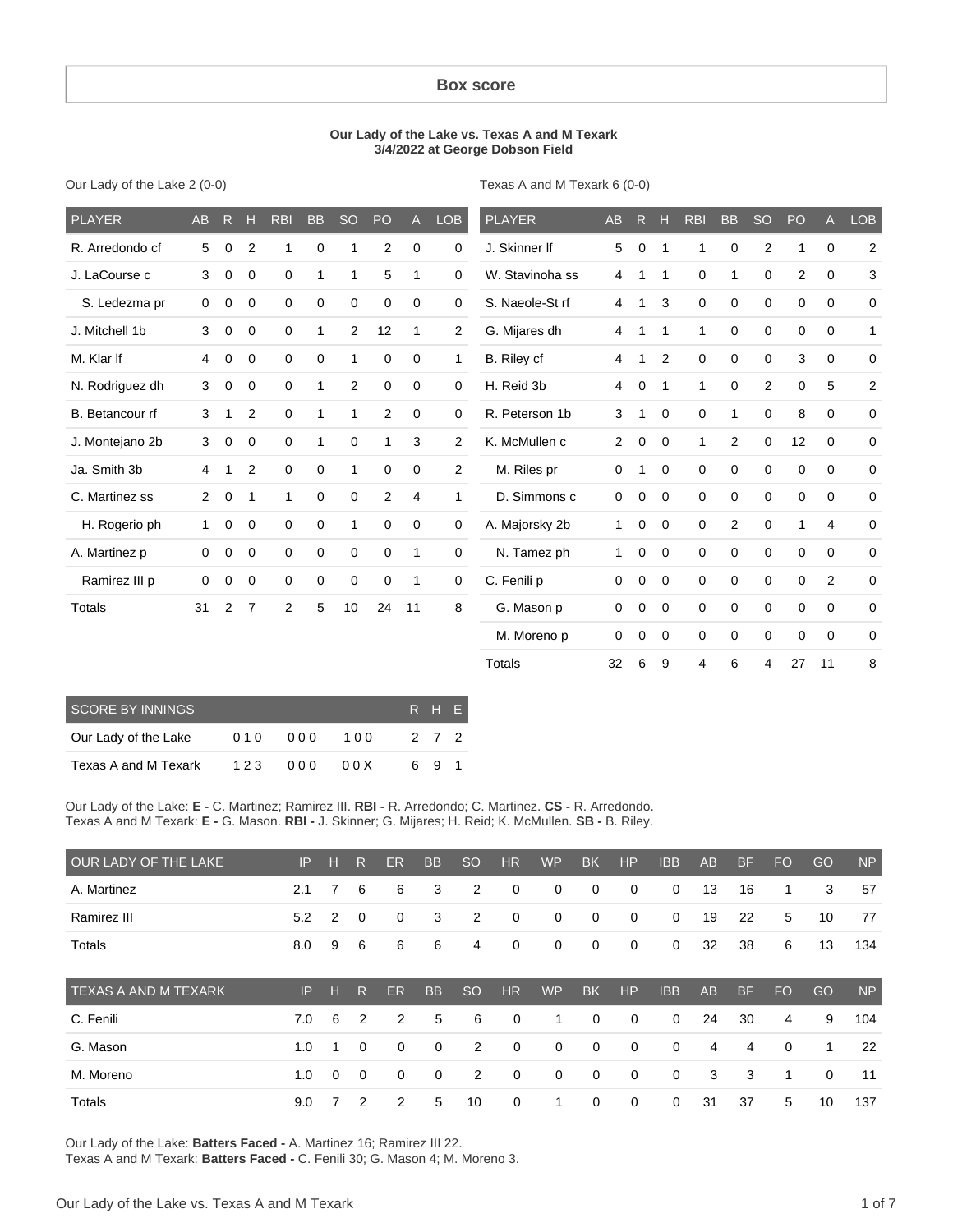**Start:** 2:00 PM **Duration:** 2:37 **Attendance:** 25

Weather: Sunny Low 70s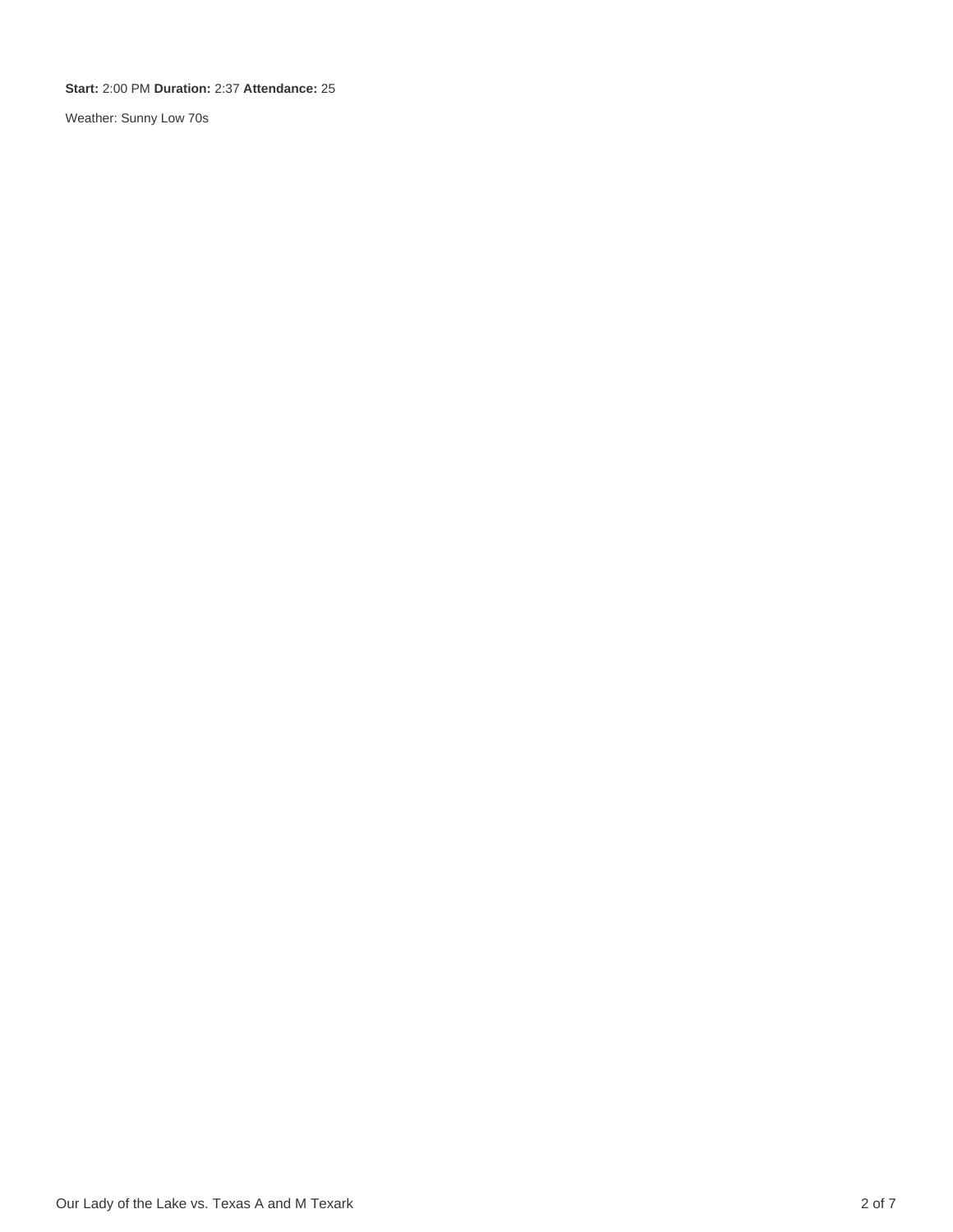# **Scoring Summary**

| <b>INNINGS</b>              | <b>PLAY</b>                                                                                                                        | $V - H$ |
|-----------------------------|------------------------------------------------------------------------------------------------------------------------------------|---------|
| Texas A And M Texark<br>1st | G. Mijares flied out to rf, RBI; S. Naeole-St out at third c to ss; W. Stavinoha scored.                                           | $0 - 1$ |
| Our Lady Of The Lake<br>2nd | C. Martinez singled to center field, out at second 3b to ss, RBI; Ja. Smith advanced to third; B. Betancour scored.                | $1 - 1$ |
| Texas A And M Texark<br>2nd | M. Riles advanced to second; B. Riley scored on an error by ss.                                                                    | $1 - 2$ |
| Texas A And M Texark<br>2nd | J. Skinner singled to center field, RBI; A. Majorsky advanced to second; M. Riles scored.                                          | $1 - 3$ |
| Texas A And M Texark<br>3rd | H. Reid singled to center field, RBI; G. Mijares advanced to third; S. Naeole-St scored.                                           | $1 - 4$ |
| Texas A And M Texark<br>3rd | K. McMullen walked, RBI; R. Peterson advanced to second; H. Reid advanced to third; G. Mijares scored.                             | $1 - 5$ |
| Texas A And M Texark<br>3rd | N. Tamez advanced to second on a passed ball; M. Riles advanced to third on a passed ball; R. Peterson scored on a<br>passed ball. | $1 - 6$ |
| Our Lady Of The Lake<br>7th | R. Arredondo singled to left field, RBI; Ja. Smith scored.                                                                         | $2 - 6$ |

# **All Plays**

# **Our Lady of the Lake Top of 1st Inning**

R. Arredondo grounded out to 2b. (1 out)

J. LaCourse struck out looking. (2 out)

J. Mitchell walked.

M. Klar popped up to 1b. (3 out)

**Inning Summary: 0 Runs , 0 Hits , 0 Errors , 1 LOB**

### **Texas A and M Texark Bottom of 1st Inning**

J. Skinner struck out swinging. (1 out)

W. Stavinoha singled to center field.

S. Naeole-St singled to right field, advanced to second; W. Stavinoha advanced to third.

**G. Mijares flied out to rf, RBI; S. Naeole-St out at third c to ss; W. Stavinoha scored.**

**Inning Summary: 1 Runs , 2 Hits , 0 Errors , 0 LOB**

## **Our Lady of the Lake Top of 2nd Inning**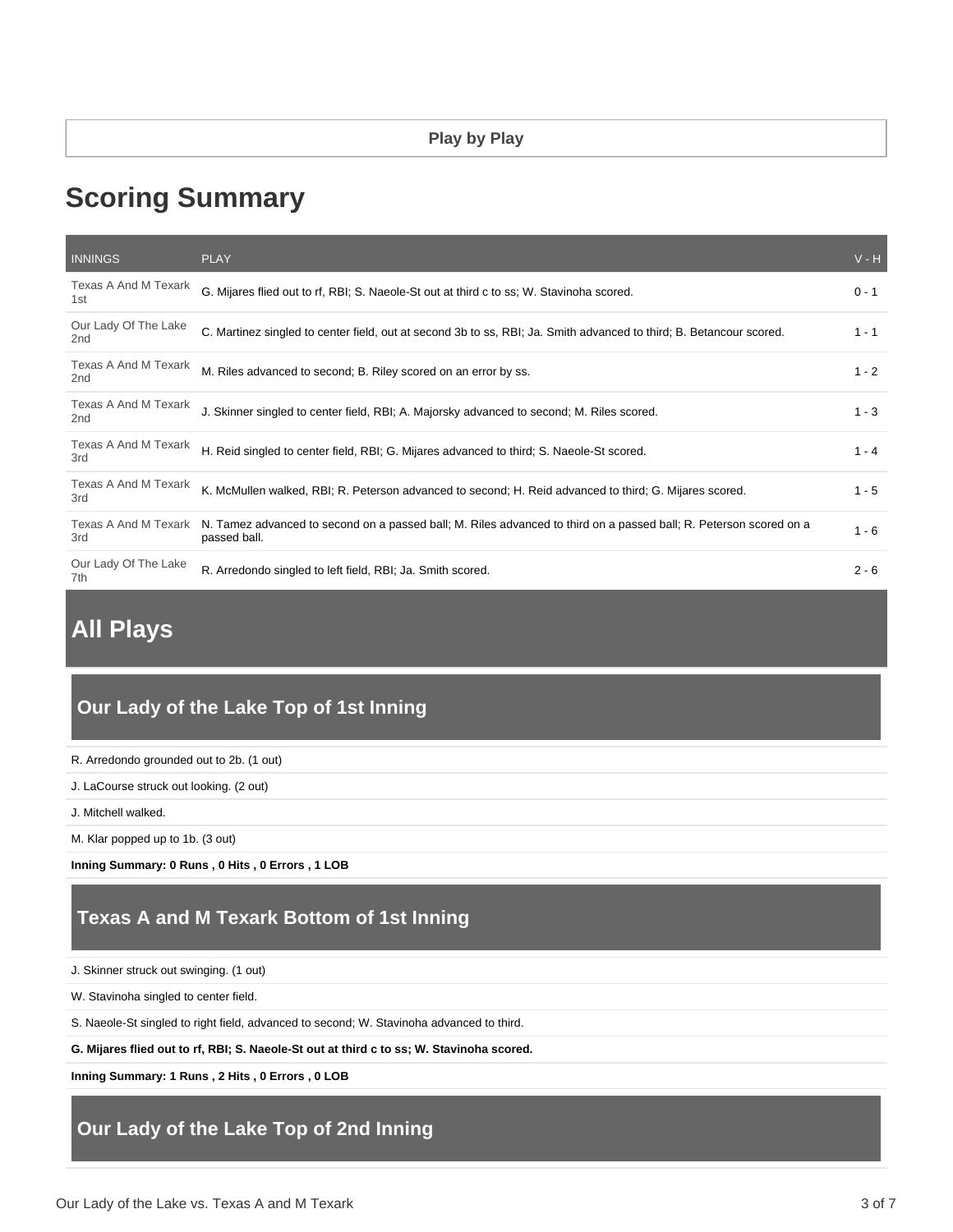- N. Rodriguez struck out swinging. (1 out)
- B. Betancour walked.

J. Montejano flied out to cf. (2 out)

Ja. Smith singled to center field; B. Betancour advanced to second.

**C. Martinez singled to center field, out at second 3b to ss, RBI; Ja. Smith advanced to third; B. Betancour scored.**

**Inning Summary: 1 Runs , 2 Hits , 0 Errors , 1 LOB**

### **Texas A and M Texark Bottom of 2nd Inning**

B. Riley singled to right field.

B. Riley stole second.

H. Reid struck out looking. (1 out)

R. Peterson grounded out to p; B. Riley advanced to third. (2 out)

K. McMullen walked.

M. Riles pinch ran for K. McMullen.

**M. Riles advanced to second; B. Riley scored on an error by ss.**

A. Majorsky walked.

**J. Skinner singled to center field, RBI; A. Majorsky advanced to second; M. Riles scored.**

W. Stavinoha grounded out to ss. (3 out)

**Inning Summary: 2 Runs , 2 Hits , 1 Errors , 2 LOB**

### **Our Lady of the Lake Top of 3rd Inning**

K. McMullen to c for G. Mijares.

R. Arredondo singled to center field.

R. Arredondo out at second p to c, caught stealing. (1 out)

J. LaCourse grounded out to 3b. (2 out)

J. Mitchell struck out swinging. (3 out)

**Inning Summary: 0 Runs , 1 Hits , 0 Errors , 0 LOB**

#### **Texas A and M Texark Bottom of 3rd Inning**

S. Naeole-St singled to right field.

G. Mijares pinch hit for K. McMullen.

G. Mijares singled to left field; S. Naeole-St advanced to second.

B. Riley grounded out to 1b unassisted; G. Mijares advanced to second; S. Naeole-St advanced to third. (1 out)

**H. Reid singled to center field, RBI; G. Mijares advanced to third; S. Naeole-St scored.**

R. Peterson walked; H. Reid advanced to second.

K. McMullen pinch hit for M. Riles.

Ramirez III to p for A. Martinez.

**K. McMullen walked, RBI; R. Peterson advanced to second; H. Reid advanced to third; G. Mijares scored.**

M. Riles pinch ran for K. McMullen.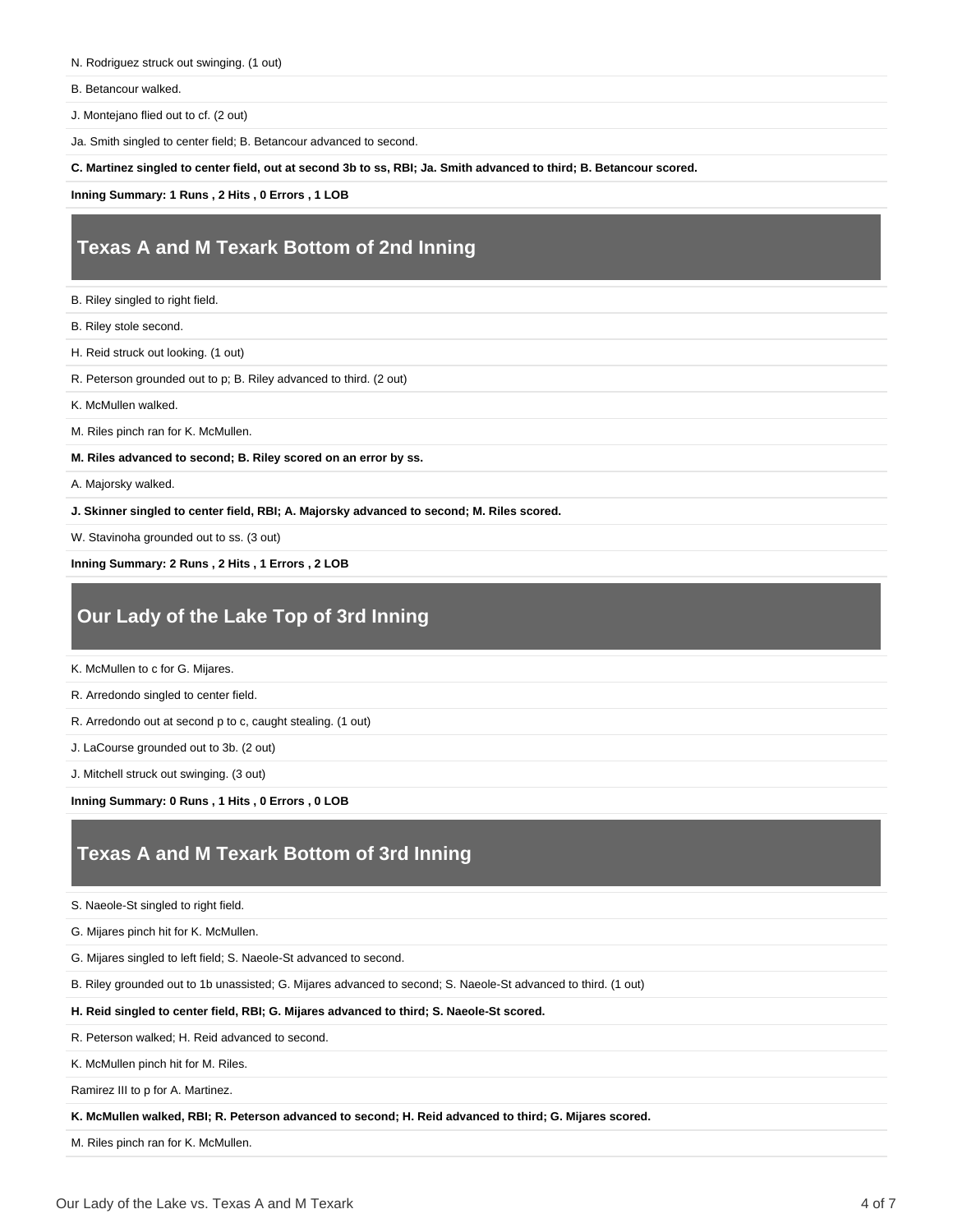N. Tamez pinch hit for A. Majorsky.

N. Tamez reached on a fielder's choice; M. Riles advanced to second; R. Peterson advanced to third; H. Reid out at home 1b to c.

**N. Tamez advanced to second on a passed ball; M. Riles advanced to third on a passed ball; R. Peterson scored on a passed ball.**

J. Skinner struck out looking. (3 out)

**Inning Summary: 3 Runs , 3 Hits , 0 Errors , 2 LOB**

### **Our Lady of the Lake Top of 4th Inning**

K. McMullen to c for M. Riles.

A. Majorsky to 2b for N. Tamez.

M. Klar grounded out to 2b. (1 out)

N. Rodriguez grounded out to 2b. (2 out)

B. Betancour singled to right field.

J. Montejano walked; B. Betancour advanced to second.

Ja. Smith struck out swinging. (3 out)

**Inning Summary: 0 Runs , 1 Hits , 0 Errors , 2 LOB**

### **Texas A and M Texark Bottom of 4th Inning**

W. Stavinoha grounded out to ss. (1 out)

S. Naeole-St singled to center field.

- G. Mijares flied out to cf. (2 out)
- B. Riley singled to center field; S. Naeole-St advanced to second.

H. Reid struck out swinging. (3 out)

**Inning Summary: 0 Runs , 2 Hits , 0 Errors , 2 LOB**

## **Our Lady of the Lake Top of 5th Inning**

D. Simmons to c for K. McMullen.

K. McMullen to c for D. Simmons.

C. Martinez grounded out to 1b unassisted. (1 out)

R. Arredondo flied out to lf. (2 out)

J. LaCourse walked.

J. Mitchell reached on a fielder's choice; J. LaCourse out at second 2b to ss. (3 out)

**Inning Summary: 0 Runs , 0 Hits , 0 Errors , 1 LOB**

#### **Texas A and M Texark Bottom of 5th Inning**

R. Peterson grounded out to 2b. (1 out)

K. McMullen flied out to rf. (2 out)

A. Majorsky grounded out to p. (3 out)

**Inning Summary: 0 Runs , 0 Hits , 0 Errors , 0 LOB**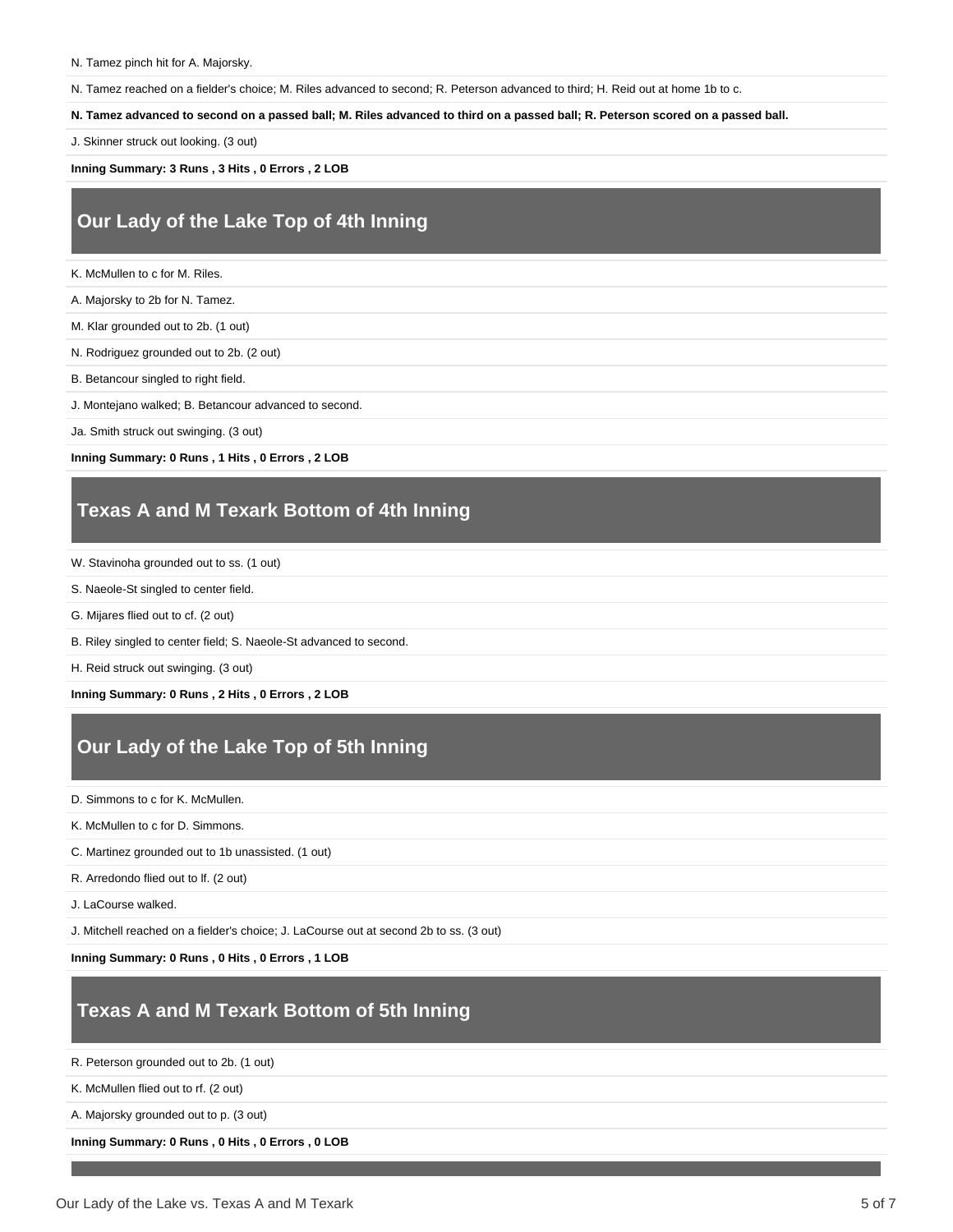## **Our Lady of the Lake Top of 6th Inning**

- M. Klar grounded out to 3b. (1 out)
- N. Rodriguez walked.
- B. Betancour struck out swinging. (2 out)
- N. Rodriguez advanced to second on a wild pitch.
- J. Montejano flied out to cf. (3 out)

**Inning Summary: 0 Runs , 0 Hits , 0 Errors , 1 LOB**

#### **Texas A and M Texark Bottom of 6th Inning**

- J. Skinner popped up to ss. (1 out)
- W. Stavinoha walked.
- S. Naeole-St reached on a fielder's choice; W. Stavinoha out at second ss to 2b. (2 out)
- G. Mijares grounded out to ss. (3 out)

#### **Inning Summary: 0 Runs , 0 Hits , 0 Errors , 1 LOB**

#### **Our Lady of the Lake Top of 7th Inning**

- Ja. Smith singled to right field.
- Ja. Smith advanced to second on a passed ball.
- C. Martinez out at first p to c, SAC; Ja. Smith advanced to third. (1 out)
- **R. Arredondo singled to left field, RBI; Ja. Smith scored.**
- J. LaCourse reached on a fielder's choice; R. Arredondo out at second 3b to 2b. (2 out)
- S. Ledezma pinch ran for J. LaCourse.
- J. Mitchell struck out swinging. (3 out)
- **Inning Summary: 1 Runs , 2 Hits , 0 Errors , 1 LOB**

### **Texas A and M Texark Bottom of 7th Inning**

- J. LaCourse to c for S. Ledezma.
- B. Riley grounded out to 2b. (1 out)
- H. Reid flied out to 1b. (2 out)
- R. Peterson grounded out to 1b unassisted. (3 out)
- **Inning Summary: 0 Runs , 0 Hits , 0 Errors , 0 LOB**

#### **Our Lady of the Lake Top of 8th Inning**

- G. Mason to p for C. Fenili.
- M. Klar struck out swinging. (1 out)
- N. Rodriguez struck out swinging. (2 out)
- B. Betancour singled to right center.